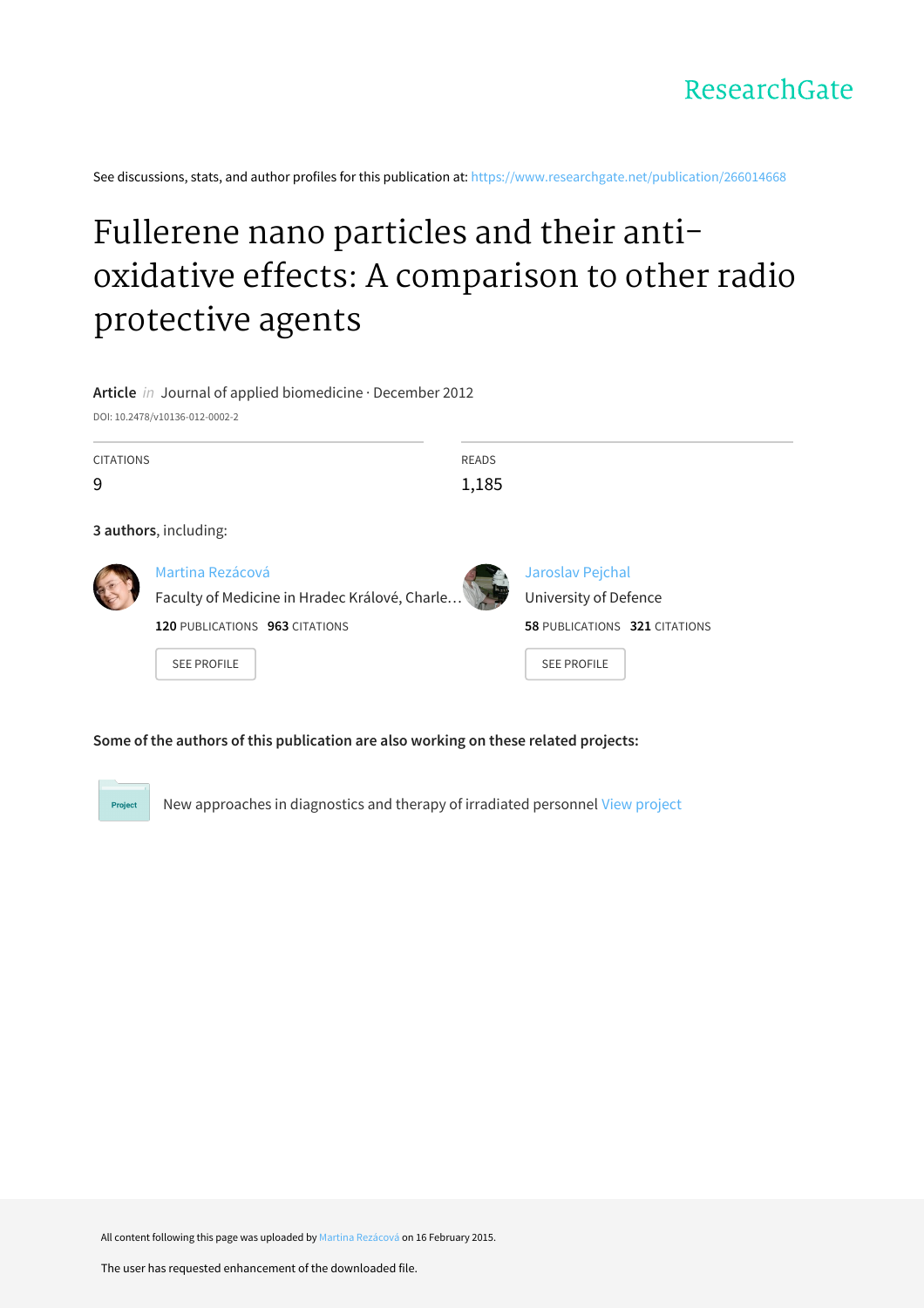## **REVIEW**

# **Fullerene nanoparticles and their anti-oxidative effects: a comparison to other radioprotective agents**

**Jiřina Vávrová**<sup>1</sup> **, Martina Řezáčová**<sup>2</sup> **, Jaroslav Pejchal**<sup>1</sup>

<sup>1</sup>Department of Radiobiology, University of Defence, Faculty of Military Health Sciences, Hradec Králové, Czech Republic

<sup>2</sup>Department of Medical Biochemistry, Faculty of Medicine in Hradec Králové, Charles University in Prague, Czech Republic

Received 17<sup>th</sup> August 2011. Revised 31st October 2011. Published online 2nd November 2011.

#### **Summary**

Radiation therapy occupies an important position in the treatment of malignant diseases in spite of the existence of radiation side effects on normal tissues. Thus, substances are being developed which are designed to reduce both the acute and long term radiation effects on healthy tissues. Currently a sulphur-containing compound amifostine (WR2721, ethyol) is used in clinical practice as a radioprotectant. However, it itself has considerable side effects including hypotension (found in 62% of patients), hypocalcaemia, diarrhoea, nausea, and vomiting. Carbon nanospheres, known as fullerenes, and their water soluble derivatives (e.g.  $C_{60}(OH)_{24}$ , dendrofullerene DF-1) exert anti-oxidative properties and reduce damage to the DNA in irradiated cells. Water soluble fullerenes are low-toxic substances and thus, are attractive in terms of their use as radioprotectants.

*Key words:* ionizing radiation; fullerenes; antioxidant; radioprotection; nanoparticles

#### **INTRODUCTION**

Radiotherapy is one of the major treatment modalities in the management of human cancer. However, it can lead to a number of side effects in the human body as a consequence of a series of events over different time periods varying from less than  $10^{-12}$  s to many

- $\boxtimes$  Jiřina Vávrová, Department of Radiobiology, University of Defence, Faculty of Military Health Sciences, Třebešská 1575, 500 01 Hradec Králové, Czech Republic
- $\Box$  vavrova@pmfhk.cz
- $\bullet$  +420 973 253 214
- $\overline{420}$  +420 495 513 018

© Journal of Applied Biomedicine

weeks. The energy transfer from a photon and/or a particle to atoms and molecules results in a direct change, i.e. a chemical conversion of a macromolecule, which could be of importance for the biological function. The critical event is damage to the DNA in the nucleus and formation of DNA double-strand breaks (DSB). This initial event can be caused by two mechanisms: either by direct damage to the DNA by the radiation energy or indirect damage mediated through radicals, peroxides and superoxides produced during the water radiolysis. In the case of radiation with low LET (Linear Energetic Transfer) including gamma radiation and X-rays, a prevalent proportion of the radiation damage results from the indirect mechanism. In this review the effect of classical radioprotectants is compared to the effect of water-soluble  $C_{60}$  fullerenes.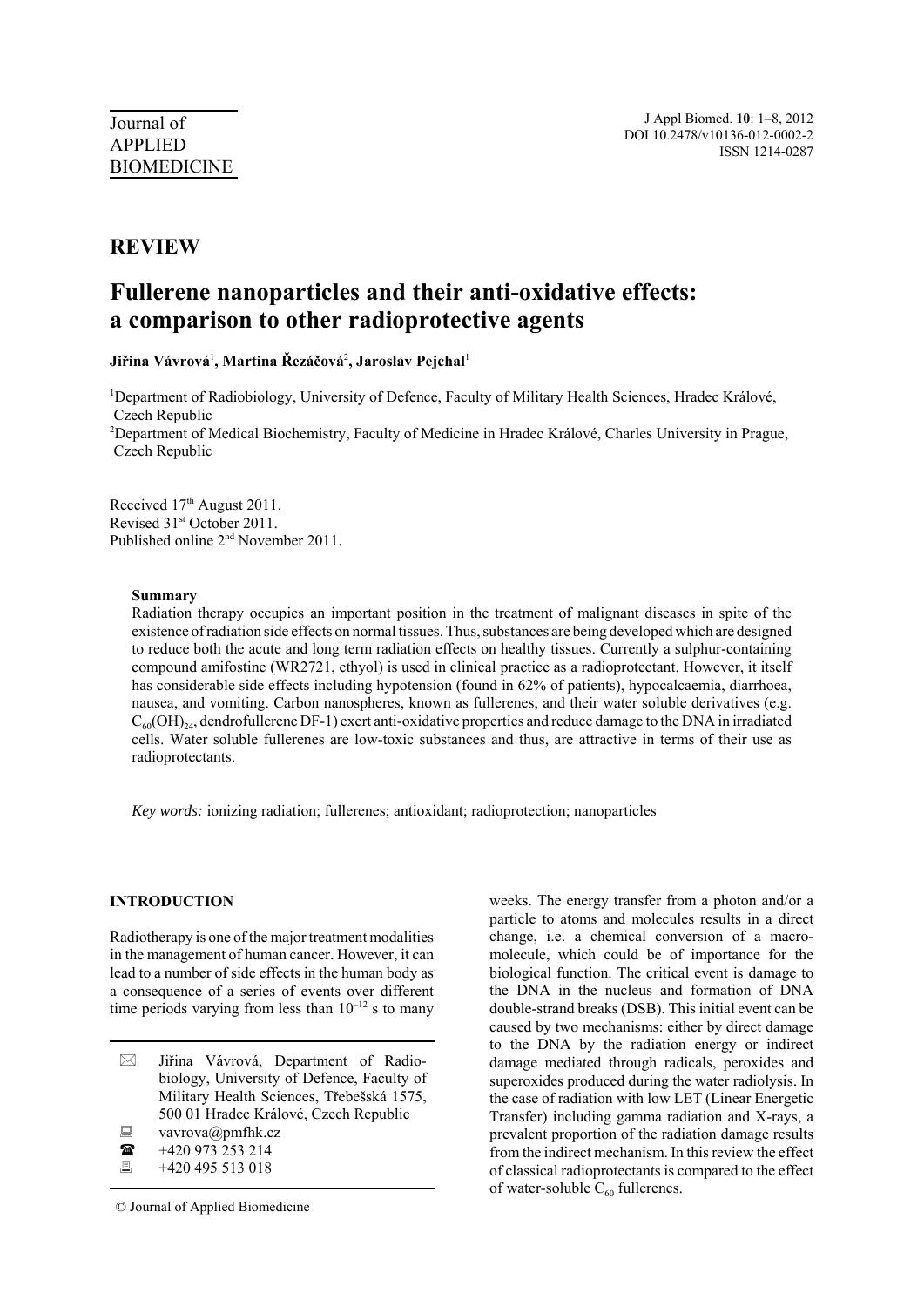#### **MECHANISM OF RADIOPROTECTION**

The radioprotection of living organisms by pharmacological substances particularly depends on their ability to reduce intracellular concentrations of free radicals and peroxides produced over the first milliseconds after irradiation. Substances, which could be used in the protection of healthy tissues from ionizing radiation effects in radiation therapy, should adhere to the following two basic conditions: 1) they must selectively protect normal tissues (without affecting tumour cells) and 2) they must exert minimum toxicity.

#### *Radioprotection due to hypoxia*

The degree of radiation damage to tissues directly correlates with their oxygenation. Substances able to reduce oxygenation can therefore have protective effects. A reduction of oxygen levels to 3–10% in the air inhaled during the course of irradiation can exert protective effects in mice and rats comparable to those achieved with traditional radioprotectants (Vacek et al. 1971). Radioprotectants taking advantage of hypoxia as the main mechanism of the effect include indolylalkylamines (serotonin and mexamine). The mechanism of their protective effect is explained by the post-vasoconstriction hypoxia (Zherebchenko and Suvorov 1963). However, given their side effects, such as a decrease in arterial blood pressure, a decrease in body temperature, and the teratogenic effect or degenerative changes in testicles (Kuna 1985), these substances did not find any use in clinical practice.

#### *Inactivation of oxidative radicals in water*

Strongly reactive oxygen radicals produced during irradiation by water radiolysis have harmful effects on the cell. Radical scavenging is the basic mechanism of many chemical substances and enzymes protecting biological targets against ionising radiation. It is essentially a competition for a radical between the protective substance and the biological molecule. In aqueous solutions, protective substances and enzymes react with free radicals and peroxides, produce stable non-toxic products and thus reduce the amounts of these species. Many of these radioprotectants are very good extinguishers of oxygen radicals. Compounds containing sulphur are well known radioprotectants exerting the highest protective effects, but they are also very toxic. In contrast, antioxidants of natural origin can be characterized by a relatively low toxicity, but also lower radioprotective properties.

#### **RADIOPROTECTIVE AGENTS**

#### *Sulphur containing compounds*

Radioprotectants containing sulphur are chemical analogues of cysteine (a thiol group containing amino acid). Similar to cysteine, these substances have their SH group separated by two to three carbon atoms from the basic amino group. To provide effective radioprotection, these substances must be present in the organism prior to irradiation. The optimum radioprotection is achieved in the case of an intravenous administration 15–30 min before irradiation. Sulphur containing compounds act through the mediation of three main mechanisms: as extinguishers of free radicals, as carriers of oxygen and last, but not least, they act as substances inducing hypoxic effects. The most well known radioprotectants of this group are cysteamine, cystamine AET and WR2721 (Bacq 1954, Dostál 1967, Kuna 1985).

The Walter Reed Military Institute in the USA has produced and tested 4000 compounds. In 1969, they synthesized a substance marked WR-2721 (Piper et al. 1969) (amifostine, ethyol) which is an organic thiophosphate prodrug (2-(3-aminopropylamino)ethylsulphanyl phosphonic acid) hydrolysed *in vivo* by alkaline phosphatase to the active cytoprotective thiol metabolite, WR-1065 (2-((aminopropyl)amino)ethanethiol). The selective protection of non-malignant tissues is believed to be related to higher alkaline phosphatase activity, higher pH, and vascular permeation in normal tissues. The combination of hypovascularity, low pH, and reduced enzyme levels results in a low accumulation of the active drug in tumour tissues (Kouvaris et al. 2007). Mean lethal doses were established for accurate determination of the radioprotective effects. These doses are typically related to the  $30<sup>th</sup>$  day after irradiation. LD50/30 is a lethal dose after which 50% of animals survive up to the  $30<sup>th</sup>$  day after irradiation. The DRF (Dose Reducing Factor) is a ratio of the mean lethal dose in protected animals to that in non-protected animals. Table 1 presents DRF values of different radioprotectants used in mice. In the case of whole-body γ-ray irradiation, WR-2721 administered at a dose of 300 mg/kg is obviously the most effective radioprotectant (Kuna et al. 1983, Kuna 1985). No radioprotective effect of WR-2721 was found when it was administered at a dose of 160 mg/kg (intravenously or intramuscularly) to rats 15–20 min before their whole-body exposure to fission neutrons (Kuna et al. 2004). This is probably due to the fact that neutrons primarily damage biological molecules directly. WR-2721 also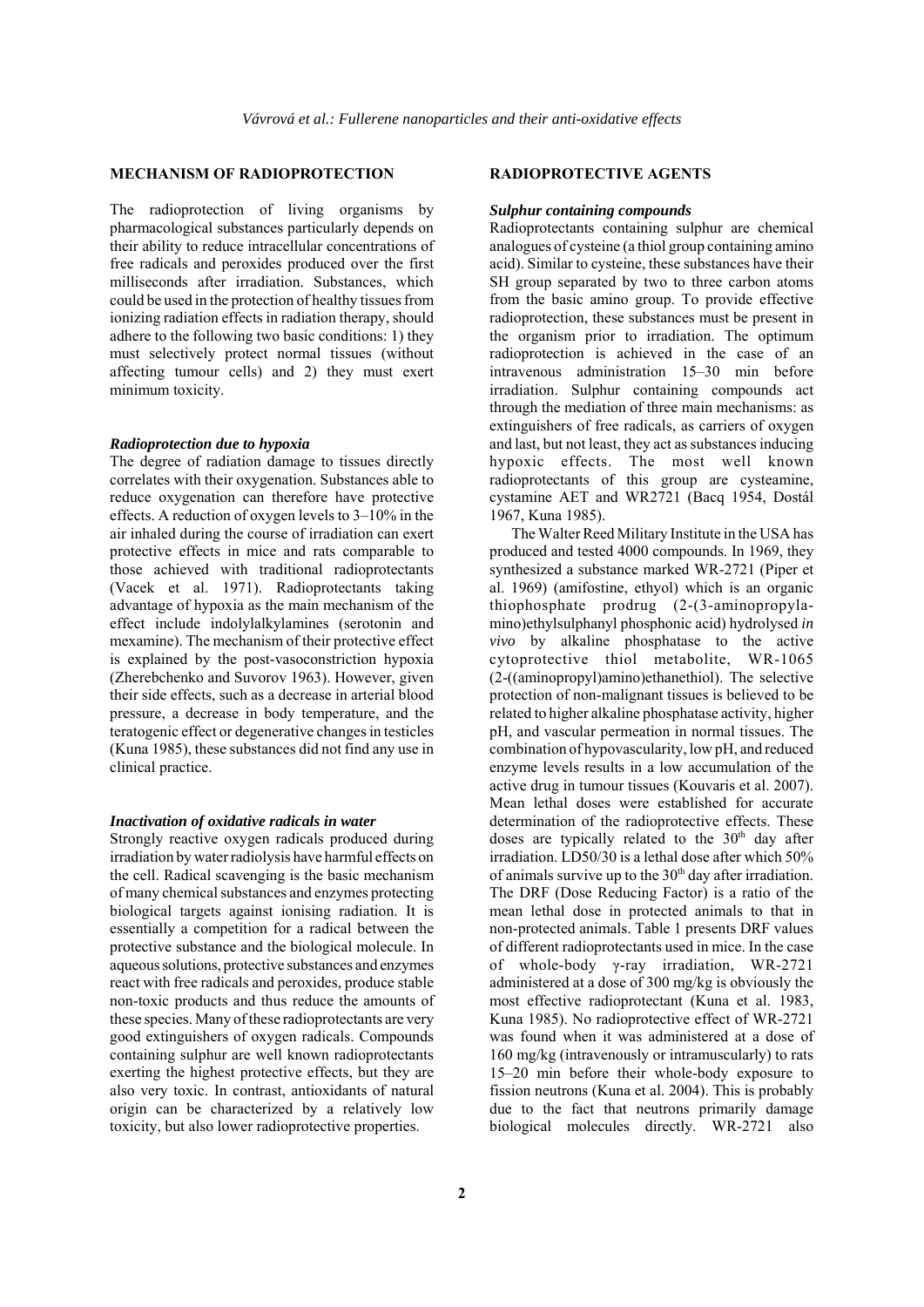| Drug                                 | Dose                                                                                      | Irradiation | Animals | $DRF*$ | Author               |
|--------------------------------------|-------------------------------------------------------------------------------------------|-------------|---------|--------|----------------------|
| WR-2721                              | $300 \text{ mg/kg}$ i.m.<br>15–20 min before irrad.                                       | gamma       | mice    | 2.39   | Kuna 1985            |
| WR-2721                              | $100 \text{ mg/kg}$ i.m.<br>15–20 min before irrad.                                       | gamma       | mice    | 1.3    | Kuna 1985            |
| Cystamine                            | $175 \text{ mg/kg}$ i.m.<br>5–15 min before irrad.                                        | gamma       | mice    | 1.83   | Kuna 1985            |
| Superoxide-dismutase                 | i.v. 2 h before irrad. $(200 \text{ mg/kg})$<br>and 1 h after irrad. $(35 \text{ mg/kg})$ | X-rays      | mice    | 1.56   | Petkau 1978          |
| Hypoxia – $8\%$ O <sub>2</sub>       | in the course of irrad.                                                                   | gamma       | mice    | 1.5    | Vacek et al.<br>1971 |
| DF-1 dendrofullerene<br>nanoparticle | $300 \text{ mg/kg}$<br>15 min before irrad.                                               | X-rays      | mice    | 1.22   | Brown 2010           |

Table 1. **Comparison of the radioprotective effect of DF-1 dendrofullerene with other known radioprotectants.**

\* The DRF (the Dose Reducing Factor) is a ratio of the mean lethal dose (LD50/30) in protected animals to that in non-protected ones.

considerably reduces the toxicity of chemotherapeutic agents, particularly of cisplatin (Yuhas 1980).

The undesirable side effects of WR-2721 are related to the application of high doses. The LD50/48 value for mouse strain H after an intra peritoneal (i.p.) administration was 764–1054 mg/kg. The best radioprotective effect was achieved by an i.p. application of 300 mg/kg, when DRF was 2.11–2.39. A decrease in the dose to 100 mg/kg caused a significant decrease in the protective effect ( $DRF =$ 1.3) (Kuna 1985). The side effects of WR-2721 include hypotension, hypocalcaemia, diarrhoea and nausea (France et al. 1986). Hwang et al. (2004) applied WR-2721 to patients during myeloablative conditioning therapy for allogenic bone marrow transplantation. WR-2721 was administered at a dose of 1000 mg/day of conditioning and was well tolerated if attention was paid to the serum calcium level, blood pressure and antiemetics.

#### *Antioxidants of natural origin*

There are a few substances of natural origin that are able to protect cells from the negative effects of free radicals and reactive oxygen species. These substances can be divided into two groups: 1) low-molecular substances acting as scavengers of oxygen radicals and 2) enzymes detoxifying reactive oxygen radicals and peroxides.

**3**

The low-molecular compounds acting as oxygen radical scavengers include vitamins A and E, which are lipophilic, and vitamin C, which is hydrophilic. Several studies have established the radioprotective values of vitamins A, C and E and carotenoids in normal cells (Malick et al. 1978, Konopacka et al. 1998, Prasad et al. 2002). In these compounds, the DRF values range between 1.1 and 1.2. Lipophilic vitamins A and E administrated i.p. and hydrophilic vitamin C administered i.m. to mice for 14 days (3 days before immunoradiotherapy and 11 days after immunoradiotherapy) reduced the body weight loss and myelosupression associated with radioimmunotherapy (Blumenthal et al. 2000).

The group of enzymes with antioxidant properties includes superoxide-dismutase (SOD), catalase, glutathione peroxidase and glutathione reductase (Citrin et al. 2010) and these are described below.

#### *Superoxide-dismutase (SOD)*

Superoxide-dismutase is an enzyme important for the detoxification of reactive oxygen radicals catalyzing the superoxide radical conversion to hydrogen peroxide  $(H<sub>2</sub>O<sub>2</sub>)$  and hydrogen.  $H<sub>2</sub>O<sub>2</sub>$  is subsequently removed by a reaction with the participation of two enzymes (catalase and glutathione peroxidase). The administration of superoxide-dismutase 2 h prior to irradiation (200 mg/kg) and 1 h after irradiation (35 mg/kg) provides a relatively high radioprotective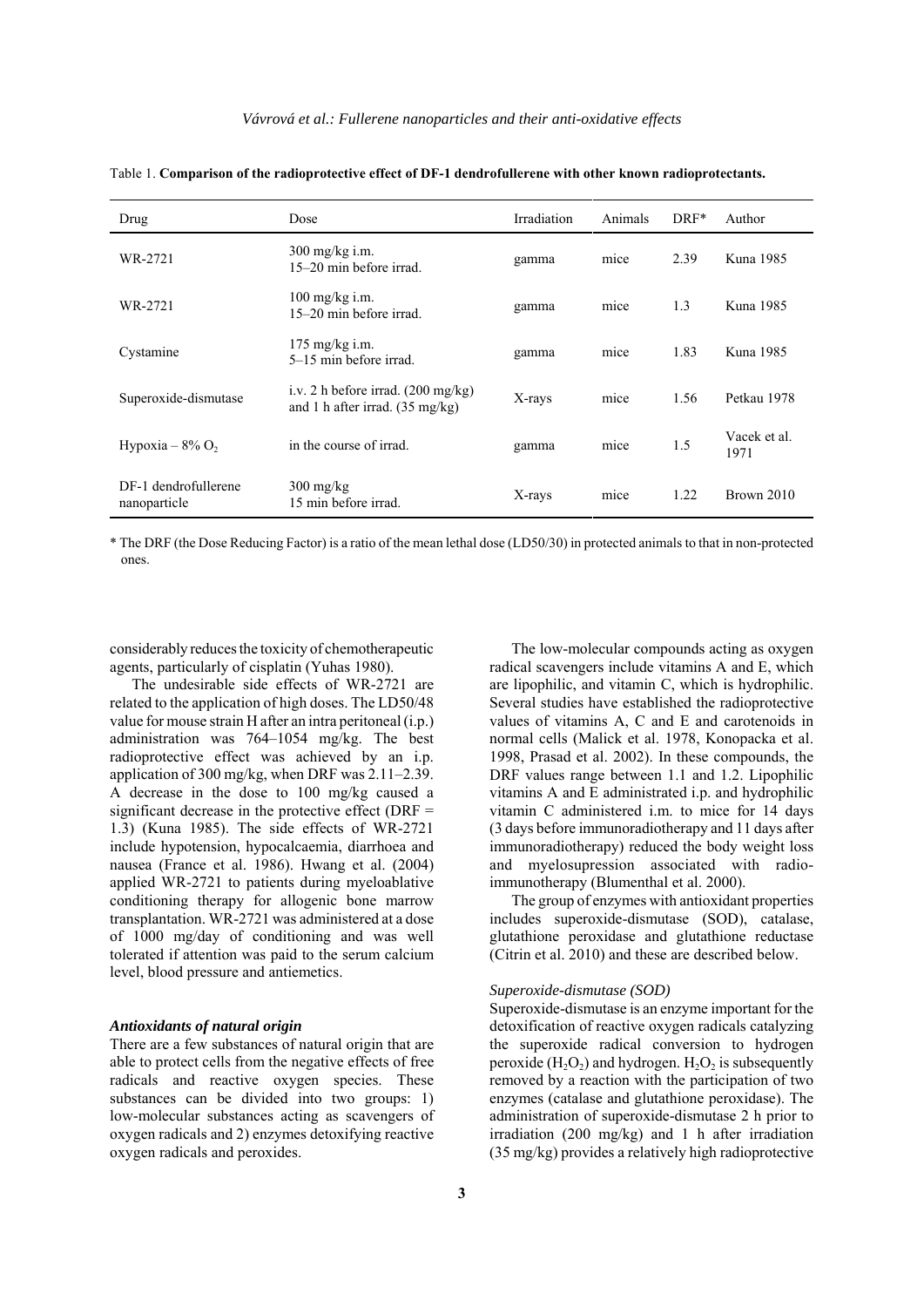effect – DRF =  $1.58$  (Petkau 1978). In contrast to radioprotectants containing sulphur, these enzymes exert only a minimum toxicity.

In terms of radiation damage, not only DNA impairment is important, but also the damage to mitochondria mediated through the production of superoxide and other reactive oxygen species (ROS) derived from superoxide. An increased ROS production can be observed in the irradiated tissues 6 months after the exposure (Epperly et al. 2008). The damage to the mitochondria is manifested by induction of apoptosis. Manganese superoxide dismutase (MnSOD), which is an enzyme present in human cells, is actually the first line of defense against an increased superoxide production in the mitochondria (Belikova et al. 2009). Thus, antioxidant gene therapy studies have utilised manganese superoxide dismutase-plasmid liposomes (MnSOD-PL). Overexpression of the mitochondria localized MnSOD gene product have been shown to decrease the ionizing radiation-induced apoptosis of cells *in vitro* (Epperly et al. 2002). In the case of intravenous application of MnSOD-PL to mice before their exposure to 9.5 Gy (antioxidant gene therapy – the mice received intravenously 100 μl of liposomes containing 100 μg of human MnSOD-transgene plasmid 24 hours prior to irradiation), increased animal survival was observed 30 days as well as 340 days after irradiation (Epperly et al. 2008).

#### *Fullerene – derivatives*

Compounds developed based on nanotechnology, such as for example, carbon nanospheres named fullerenes  $(C_{60}, C_{70}, C_{80}-C_{200})$  also represent an important group of antioxidants due to the possible absorption of many oxygen radicals in a single fullerene molecule (Bosi et al. 2003). The most abundant form of fullerenes is buckminsterfullerene  $C_{60}$  (Fig. 1) with 60 carbon atoms arranged in a spherical structure (Marković and Trajković 2008).



Fig. 1. **Structure of fullerene C<sub>60</sub>.** 

 $C_{60}$  is soluble in aromatic solvents and carbon disulfide but essentially insoluble in water and alcohol (Jensen et al. 1996). For their use in biology, it is necessary to obtain fullerene derivatives, which are soluble in polar solvents. Chemical modification of the fullerene carbon cage by the attachment of various functional groups (e.g.-OH,  $NH<sub>2</sub>$ , -COOH) enables the fullerene molecule to establish bonds with water via hydrophilic functional adducts (Marković and Trajković 2008). Johnston et al. (2010) reviewed analyses of the toxicity of fullerenes in detail. Manipulating fullerene water solubility has included the use of surface modifications, solvents, extended stirring, and mechanical processes. However, the ability of these processes to have an impact on fullerene toxicity requires further assessment, especially when considering the use of solvents, which particularly enhance the toxicity of fullerene derivates (Johnston et al. (2010).

#### *Inhibition of HIV replication*

These substances were also shown to possess considerable antiviral effects. In 1993, the water-soluble derivative of  $C_{60}$  [bis(monosuccinimide) derivative of bis(2-aminoethyl)diphenyl- $C_{60}$ ] was found to be a substance inhibiting HIV-1 protease (Schinazi et al. 1993). A derivative of tris-hydroxymethyl methano-fullerene was later discovered to exert an even higher antiviral activity (Jensen et al. 1996). The antiviral activity seems to be characteristic for many non-toxic derivatives of the  $C_{60}$  fullerene (Friedmann et al. 1998, Cheng et al. 2010).

#### *Photodynamic therapy of tumours*

Mroz et al. (2007) showed that the  $C_{60}$  molecule mono-substituted with a single pyrollidinium group is a remarkably efficient photosensibilizer and can mediate the killing of a panel of mouse cancer after exposure to white light. Following intravenous injection of  $C_{60}$ -PEG (polyethylene glycol – PEG conjugated with  $C_{60}$ ) to tumour-bearing mice, coupled with exposure of the tumour site to visible light, the volume increase of tumour mass was suppressed and  $C_{60}$ -PEG conjugate exhibited a stronger suppressive effect than Photofrin (Tabata et al. 1997, Liu et al. 2007). These data demonstrate the potential use of these compounds as photo-sensibilizers for photodynamic therapy of tumours.

#### *Antioxidant activity*

Oxidative stress and associated oxidative damage are mediators of cellular injury in many pathological conditions, including autoimmunity, atherosclerosis, diabetes, and neurodegenerative disorders (Marković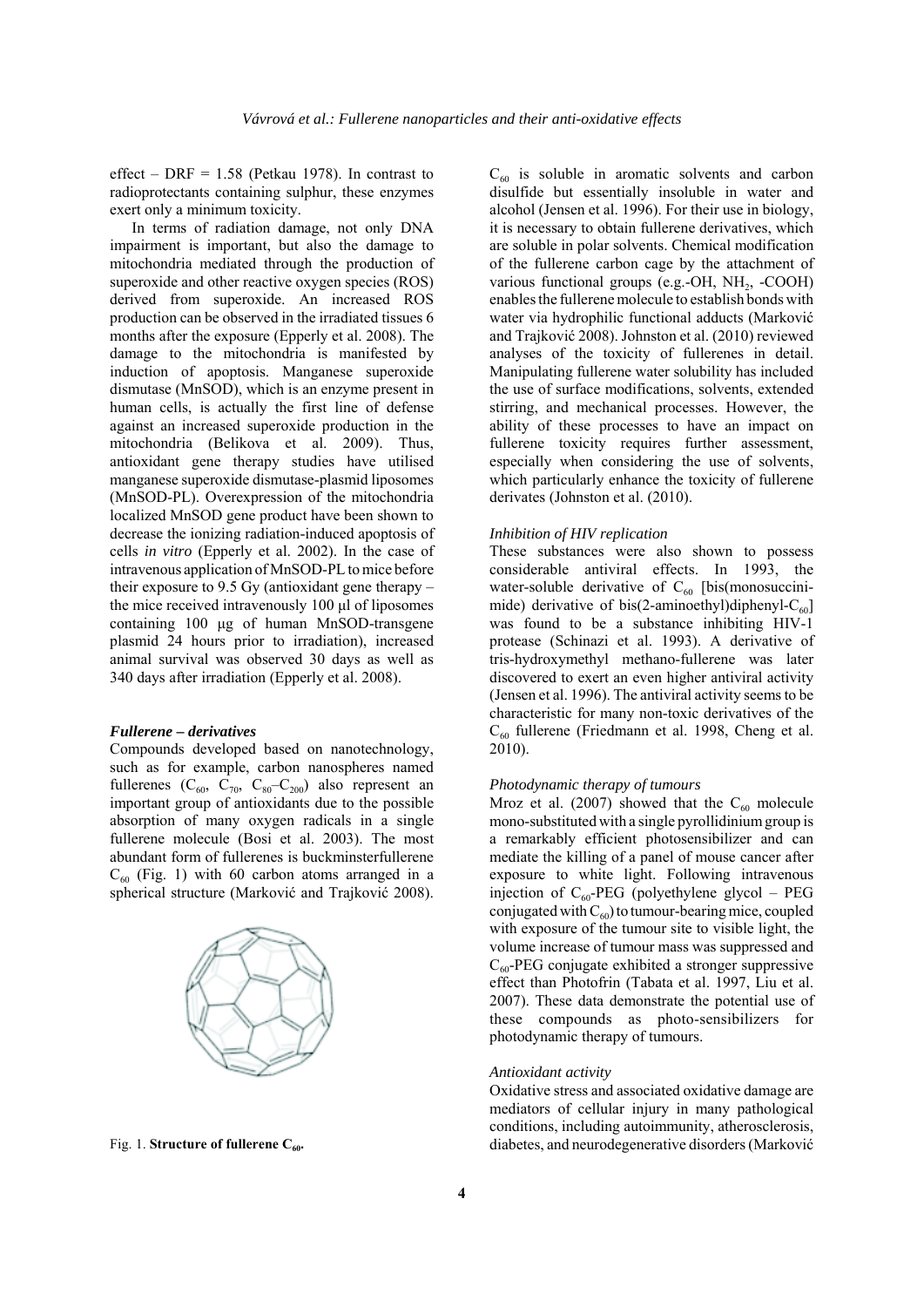and Trajković 2008). In many studies, it has been shown that water-soluble fullerene derivates can act as antioxidant substances scavenging oxygen radicals (including ROS generated by ionising radiation) and

protecting cells and/or tissues against ROS damage. The known antioxidant activity of water soluble  $C_{60}$ derivatives is summarized in Table 2.

| Fullerene type                                       | Biological effects                                                        | Author                                                      |  |  |
|------------------------------------------------------|---------------------------------------------------------------------------|-------------------------------------------------------------|--|--|
| $C_{60}(OH)_{24}$                                    | radioprotection<br>protection from doxorubicin toxicity                   | Trajković et al. 2007, Cai et al. 2010<br>Injac et al. 2008 |  |  |
| $C_{60}(OH)_{22}$                                    | protection from H <sub>2</sub> O <sub>2</sub> induced<br>oxidative injury | Yin et al. 2008                                             |  |  |
| Malonic acid $C_{60}$ derivates<br>carboxyfullerenes | neuroprotection                                                           | Dugan et al. 1996, 2001,<br>Ali et al. 2008                 |  |  |
| $C_{60}$ dendrofullerene                             | radioprotection                                                           | Brown et al. 2010. Theriot et al. 2010                      |  |  |
| Polyvinylpyrrolidone wrapped $C_{60}$                | reduces synovitis                                                         | Yudoh et al. 2009                                           |  |  |

|  |  |  |  |  |  |  | Table 2. Water soluble $C_{60}$ derivates and their antioxidative effects. |  |
|--|--|--|--|--|--|--|----------------------------------------------------------------------------|--|
|--|--|--|--|--|--|--|----------------------------------------------------------------------------|--|

For instance, polyhydroxylated fullerenes –  $C_{60}(OH)_{x}$ , also referred to as fullerenols, were studied by Trajković et al. (2007) and Cai et al. (2010). Trajković et al. (2007) demonstrated the radioprotective effect of fullerenol  $(C_{60}(OH)_{24})$ administered to rats intraperitoneally in a dose of 100 mg/kg 30 min prior to 8 Gy irradiation. The fullerenol protected the rats' haemopoietic and lymphoid tissues. Cai et al. (2010) studied the radioprotective effects of repeated fullerenol administrations (for a period of 14 days) at a dose of 40 mg/kg on the mouse immune system. It was found that 2-week  $C_{60}(OH)_{24}$  pretreatment effectively reduced whole body irradiation-induced mortality without apparent toxicity.  $C_{60}(OH)_{24}$  pretreatment also showed significant protective effects against ionizingradiation-induced decreases in immune and mitochondrial function and antioxidant defense in the liver and spleen. This suggests that the polyhydroxylated fullerene derivative  $C_{60}(\text{OH})_{24}$ protects against ionizing-radiation-induced mortality, possibly by enhancing the immune function, decreasing oxidative damage and improving the mitochondrial function.

The antioxidant and protective properties of carboxy-fullerenes have been described by Dugan et al. (1996) and Ali et al. (2008). Both studies showed that carboxy-fullerenes are able to protect neurons against the oxidative stress associated with Parkinson's disease and ischaemic brain injury. Moreover, Ali et al. (2008) compared the structure of

6 carboxy-fullerenes and found the best antioxidative effect in the tris–adduct malonic acid derivate of fullerene –  $C_{60}(C(COOH)_2)$ <sub>3</sub>. Ali et al. (2008) described carboxy-fullerenes as three-dimensional carbon carriers with the antioxidative properties depending not only on the number of bound carboxylic groups but also on their distribution on the fullerene ball.

The ability of fullerenes to modulate cytokine production and cellular damage was shown in bis-adduct malonic acid derivate and water-soluble  $C_{60}$  fullerene (polyvinylpyrrolidone wrapped  $C_{60}$ ). Bis-adduct malonic acid derivate inhibited the TNF-alpha initiated apoptosis in HeLa cells (Li et al. 2011). On the other hand, findings by Yudoh et al. (2009) indicate that polyvinylpyrrolidone wrapped  $C_{60}$  reduces pro-inflammatory cytokine production from synovial inflammation-related cells and mitigates the resultant synovitis *in vitro*. Intraarticular treatment with this compound significantly attenuates synovitis and joint destruction in the rat model of arthritis.

Another promising fullerene derivate is dendro (60) fullerene-1 (DF-1). The derivate is characterised by a single branched dendromer architecture containing 18 terminal carboxylic groups attached to the fullerene ball. DF-1 is readily soluble in water, is non-toxic and has radioprotective effects (Brown et al. 2010, Theriot et al. 2010). Theriot et al. (2010) has shown that DF-1 protects lymphocytes as well as cells in the intestinal crypts from radiation-induced cell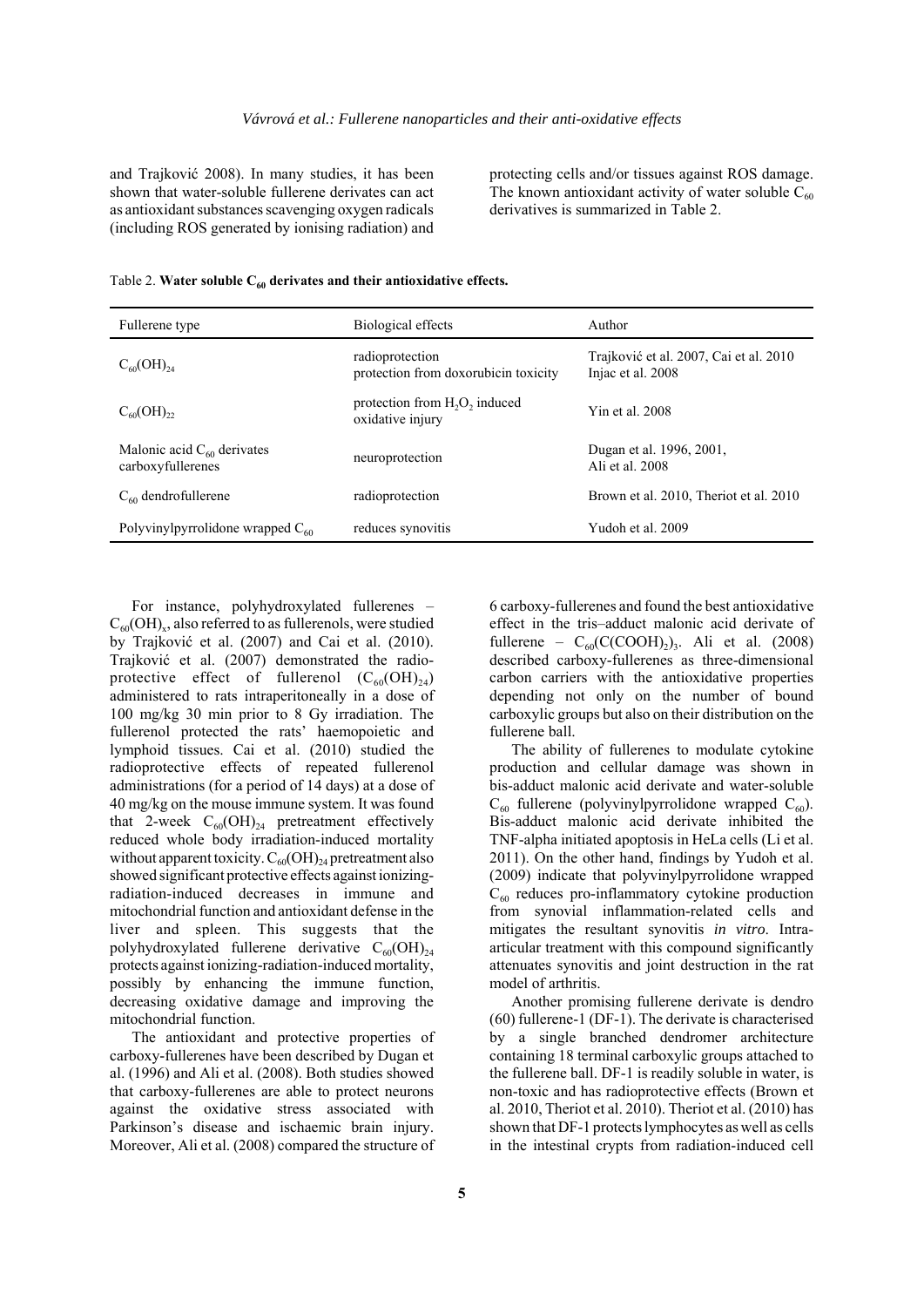death. In this study, human lymphocytes and rat intestinal crypt cells (IEC-6) were incubated with 100 μM DF-1 one hour prior to irradiation, rinsed and immediately exposed to a single dose of 4 Gy in the fresh medium. The study shows that 1-hour incubation with DF-1 reduces the number of micronuclei (an indicator of DNA damage) in both types of cells compared to the irradiated non-protected groups. Brown et al. (2010) evaluated the DF-1 DNA protective effects via the expression of phosphorylated histone H2AX (γ-H2AX). Γ-H2AX serves as an indicator of DNA double strand brakes. In the DU145 cell culture, a 30-min pre-treatment with 100 μM DF-1 resulted in a significant decrease in the number of  $γ$ - H2AX foci 1 and 6 h after 4 Gy irradiation. Both studies demonstrate that there is a reduction in DNA damage after DF-1 incubation and that DF-1 acts not only against the oxidative stress but also against the DNA damage generated by ionizing radiation.

#### **CONCLUSION**

Polyamino- and polyhydroxy-fullerenes show that water-solubility increases with the number of groups introduced into the molecule. It is possible to state conclusively that water-soluble fullerene derivatives exert considerable protective effects against the oxidative stress as scavengers of free radicals *in vitro* as well as *in vivo* (Dugan et al. 2001, Ali et al. 2004, Bakry et al. 2007, Injac et al. 2008). The radioprotective effects were demonstrated in fullerenols, carboxy-fullerenes, polyvinylpyrrolidone wrapped fullerene, and DF-1. Table 1 summarizes a comparison of the DRFs after a single water-soluble dendrofullerene DF-1 application 30 min before irradiation (DRF  $= 1.22$ ) with the effects of other radioprotectants. Given the fact that these substances (fullerenol, DF-1) have no or only slight side effects, they offer a great potential to become radioprotectants with the possibility of repeated administration, which is necessary in standard fractionated radiotherapy.

#### **ACKNOWLEDGEMENTS**

The authors would like to thank the Ministry of Defence of Czech Republic (project MO0FVZ0000501 and project OVUOFVZ200806) for financial support.

#### **REFERENCES**

- Ali SS, Hardt JI, Quick KL, Sook Kim-Han J, Erlanger BF, Huang TT, Epstein CJ, Dugan LL. A biologically effective fullerene  $(C_{60})$  derivative with superoxide dismutase mimetic properties. Free Radic Biol Med. 37: 1191–1202, 2004.
- Ali SS, Hardt JI, Dugan LL. SOD activity of carboxyfullerenes predicts their neuroprotective efficacy: a structure-activity study. Nanomedicine. 4: 283–294, 2008.
- Bacq ZM. The amines and particularly cysteamine as protectors against roentgen rays. Acta Radiol. 41: 47–55, 1954.
- Bakry R, Vallant RM, Najam-ul-Haq M, Rainer M, Szabo Z, Huck CW, Bonn GK. Medicinal applications of fullerenes. Int J Nanomedicine. 2: 639–649, 2007.
- Belikova NA, Glumac A, Rafikov R, Jiang J, Greenberger JS, Kagan VE, Bayir H. Radioprotection by short-term oxidative preconditioning: role of manganese superoxide dismutase. FEBS Lett. 583: 3437–3442, 2009.
- Blumenthal RD, Lew W, Reising A, Soyne D, Osorio L, Ying Z, Goldenberg DM. Anti-oxidant vitamins reduce normal tissue toxicity induced by radio-immunotherapy. Int J Cancer. 86: 276–280, 2000.
- Bosi S, Da Ros T, Spalluto G, Prato M. Fullerene derivatives: an attractive tool for biological applications. Eur J Med Chem. 38: 913–923, 2003.
- Brown AP, Chung EJ, Urick ME, Shield WP 3rd, Sowers AL, Thetford A, Shankavaram UT, Mitchell JB, Citrin DE. Evaluation of the fullerene compound DF-1 as a radiation protector. Radiat Oncol. 5: 34, 2010.
- Cai X, Hao J, Zhang X, Yu B, Ren J, Luo C, Li Q, Huang Q, Shi X, Li W, Liu J. The polyhydroxylated fullerene derivative  $C_{60}(OH)_{24}$  protects mice from ionizing-radiation-induced immune and mitochondrial dysfunction. Toxicol Appl Pharmacol. 243: 27–34, 2010.
- Cheng Y, Li D, Ji B, Shi X, Gao H. Structure-based design of carbon nanotubes as HIV-1 protease inhibitors: atomistic and coarse-grained simulations. J Mol Graph Model. 29: 171–177, 2010.
- Citrin D, Cotrim AP, Hyodo F, Baum BJ, Krishna MC, Mitchell JB. Radioprotectors and mitigators of radiation-induced normal tissue injury. Oncologist. 15: 360–371, 2010.
- Dostál M. Protective effect of cystamine before radiation (in Czech). PhD. thesis, Purkyně Military Medical Research and Postgraduate Institute, Hradec Králové 1967.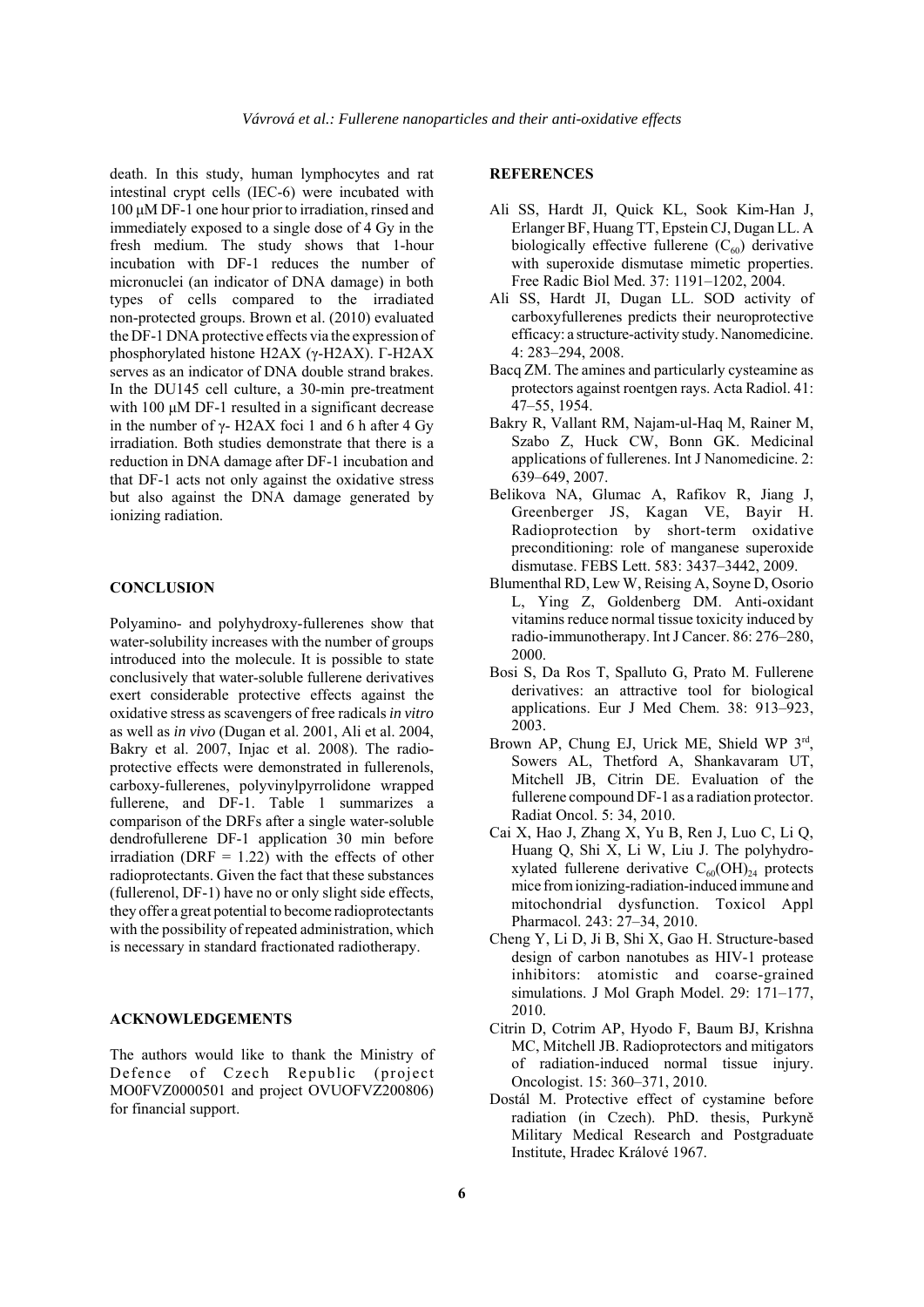- Dugan LL, Gabrielsen JK, Yu SP, Lin TS, Choi DW. Buckminsterfullerenol free radical scavengers reduce excitotoxic and apoptotic death of cultured cortical neurons. Neurobiol Dis. 3: 129–135, 1996.
- Dugan LL, Lovett EG, Quick KL, Lotharius J, Lin TT, O'Malley KL. Fullerene-based antioxidants and neurodegenerative disorders. Parkinsonism Relat Disord. 7: 243–246, 2001.
- Epperly MW, Sikora CA, DeFilippi SJ, Gretton JA, Zhan Q, Kufe DW, Greenberger JS. Manganese superoxide dismutase (SOD2) inhibits radiation-induced apoptosis by stabilization of the mitochondrial membrane. Radiat Res. 157: 568–577, 2002.
- Epperly MW, Dixon T, Wang H, Schlesselman J, Franicola D, Greenberger JS. Modulation of radiation-induced life shortening by systemic intravenous MnSOD-plasmid liposome gene therapy. Radiat Res. 170: 437–443, 2008.
- France HG, Jr., Jirtle RL, Mansbach CM. Intracolonic WR 2721 protection of the rat colon from acute radiation injury. Gastroenterology. 91: 644–650, 1986.
- Friedman SH, Ganapathi PS, Rubin Y, Kenyon GL. Optimizing the binding of fullerene inhibitors of the HIV-1 protease through predicted increases in hydrophobic desolvation. J Med Chem. 41: 2424–2429, 1998.
- Hwang WY, Koh LP, Ng HJ, Tan PH, Chuah CT, Fook SC, Chow H, Tan KW, Wong C, Tan CH, Goh YT. A randomized trial of amifostine as a cytoprotectant for patients receiving myeloablative therapy for allogeneic hematopoietic stem cell transplantation. Bone Marrow Transplant. 34: 51–56, 2004.
- Injac R, Boskovic M, Perse M, Koprivec-Furlan E, Cerar A, Djordjevic A, Strukelj B. Acute doxorubicin nephrotoxicity in rats with malignant neoplasm can be successfully treated with fullerenol  $C_{60}(OH)_{24}$  via suppression of oxidative stress. Pharmacol Rep. 60: 742–749, 2008.
- Jensen AW, Wilson SR, Schuster DI. Biological applications of fullerenes. Bioorg Med Chem. 4: 767–779, 1996.
- Johnston HJ, Hutchison GR, Christensen FM, Aschberger K, Stone V. The biological mechanisms and physicochemical characteristics responsible for driving fullerene toxicity. Toxicol Sci. 114: 162–182, 2010.
- Konopacka M, Widel M, Rzeszowska-Wolny J. Modifying effect of vitamins C, E and beta-carotene against gamma-ray-induced DNA damage in mouse cells. Mutat Res. 417: 85–94, 1998.
- Kouvaris JR, Kouloulias VE, Vlahos LJ. Amifostine: the first selective-target and broad-spectrum radioprotector. Oncologist. 12: 738–747, 2007.
- Kuna P. Chemical radioprotection (in Czech). Avicenum, Praha 1985.
- Kuna P, Volenec K, Vodička I, Dostál M. Radioprotective and hemodynamic effects of WR-2721 and cystamine in rats: time course studies. Neoplasma. 30: 349–357, 1983.
- Kuna P, Dostál M, Neruda O, Knajfl J, Petýrek P, Podzimek F, Severa J, Svoboda V, Šimša J, Špelda S, Vávrová J, Heřmanská J. Acute toxicity and radioprotective effects of amifostine (WR-2721) or cystamine in single whole body fission neutrons irradiated rats. J Applied Biomed. 2: 43–49, 2004.
- Li W, Zhao L, Wei T, Zhao Y, Chen C. The inhibition of death receptor mediated apoptosis through lysosome stabilization following internalization of carboxyfullerene nanoparticles. Biomaterials. 32: 4030–4041, 2011.
- Liu J, Ohta S, Sonoda A, Yamada M, Yamamoto M, Nitta N, Murata K, Tabata Y. Preparation of PEG-conjugated fullerene containing Gd3+ ions for photodynamic therapy. J Control Release. 117: 104–110, 2007.
- Malick MA, Roy RM, Sternberg J. Effect of vitamin E on post irradiation death in mice. Experientia. 34: 1216–1217, 1978.
- Marković Z, Trajković V. Biomedical potential of the reactive oxygen species generation and quenching by fullerenes  $(C_{60})$ . Biomaterials. 29: 3561–3573, 2008.
- Mroz P, Tegos GP, Gali H, Wharton T, Sarna T, Hamblin MR. Photodynamic therapy with fullerenes. Photochem Photobiol Sci. 6: 1139– 1149, 2007.
- Petkau A. Radiation protection by superoxide dismutase. Photochem Photobiol. 28: 765–774, 1978.
- Piper JR, Stringfellow CR, Jr., Elliott RD, Johnston TP. Terminally substituted S-2-(ω-Amino-alkylamino) ethyl dihydrogen phosphorothioates and related compounds as potential antiradiation agents. J Med Chem. 12: 236–243, 1969.
- Prasad KN, Cole WC, Kumar B, Che Prasad K. Pros and cons of antioxidant use during radiation therapy. Cancer Treat Rev. 28: 79–91, 2002.
- Schinazi RF, Sijbesma R, Srdanov G, Hill CL, Wudl F. Synthesis and virucidal activity of a water-soluble, configurationally stable, derivatized C60 fullerene. Antimicrob Agents Chemother. 37: 1707–1710, 1993.
- Tabata Y, Murakami Y, Ikada Y. Photodynamic effect of polyethylene glycol-modified fullerene